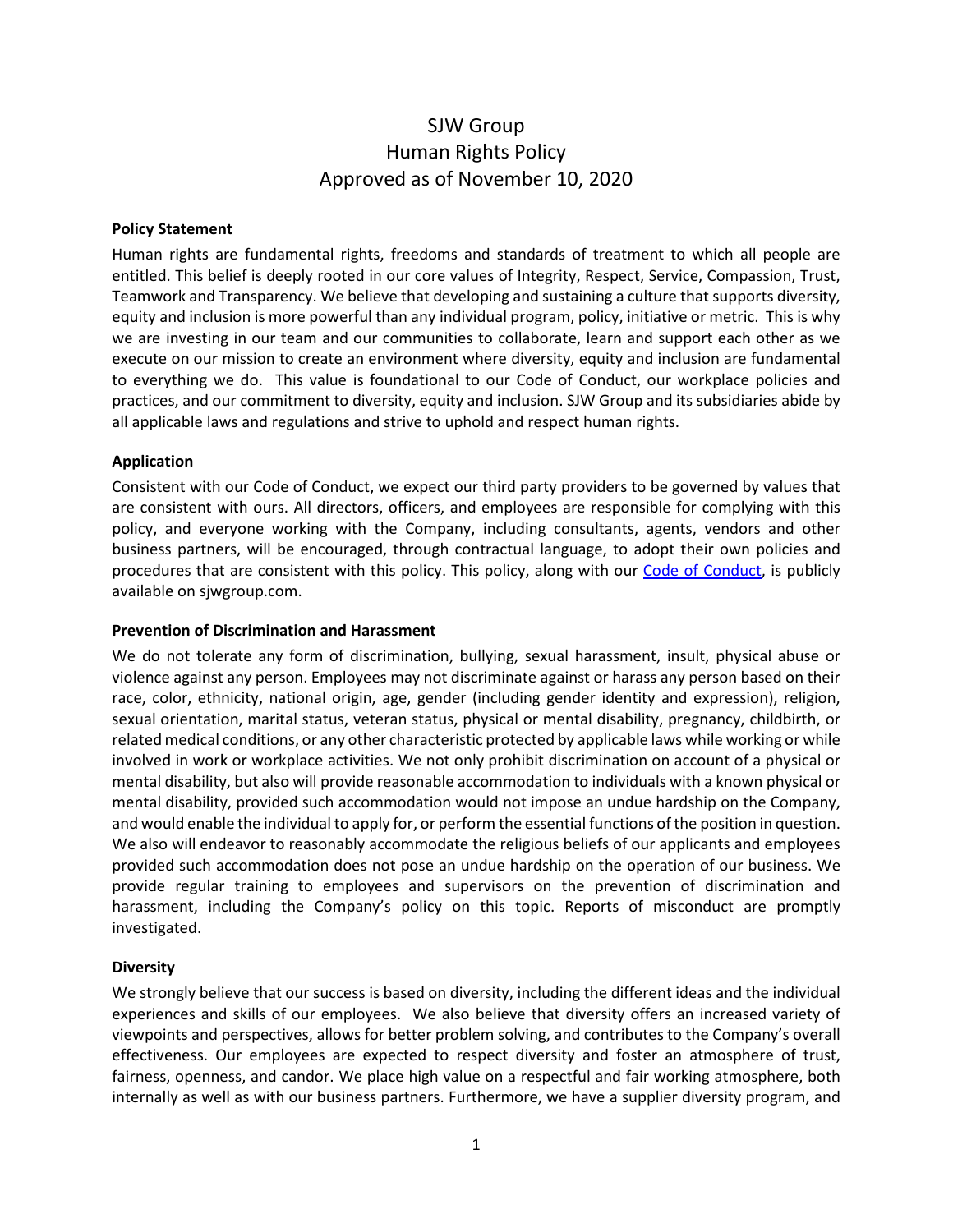strive to work with diverse suppliers, vendors, contractors and consultants, as well as to support and encourage their efforts. Finally, we have established a National Diversity, Equity & Inclusion Council ("Diversity Council). The Diversity Council (i) supports and advocates for diversity, equity and inclusion initiatives, (ii) promotes knowledge, skills and practices that support diversity, equity and inclusion, (iii) provides a forum for consultation on diversity issues that may arise, and (iv) takes into consideration how diversity, equity and inclusion can help us serve our external stakeholders - customers, communities, shareholders and the environment. The Diversity Council maintains an active line of communication with our CEO, as well as our Executive Leadership Team.

# **Equal Opportunity Employment**

In all Company operations and employment practices we comply with applicable laws governing equal employment to recruit, hire, train, and advance the most qualified candidates. The Company seeks opportunities to partner with people, organizations and resources that allow us to target underrepresented groups in recruitment. We ensure that advancement opportunities are available to all employees.

# **Minority Rights and Gender Equity**

We believe in the protection of minority rights and gender equity, which together with economic inclusion are priorities for our long-term success. We strive and plan for diverse representation in our workforce, our leadership team and our Board of Directors. We value diverse thoughts and input, and look to bring different ideas and perspectives forward in developing our Company's culture, vision, values, policies and practices. We employ women at all levels of the Company. Several of our female employees hold leadership roles, including executive level positions. We provide parental leaves and flexible work arrangements for new parents whenever possible. We also support women- and minority-owned suppliers as part of our supplier diversity program. Finally, as noted above, we have established a Diversity Council to look more closely at areas where the Company can continue to make improvements in the areas of minority rights and gender equity, both in the workplace and in our community. Our Human Resources Department conducts a gender pay review annually for all of our subsidiaries.

# **Work Hours, Wages, and Benefits**

We comply with all applicable labor and employment laws and rules. The Company pays employees at least minimum wages and overtime rates required by law and any governing collective labor agreements.

# **Child and Forced Labor**

We prohibit the hiring of individuals that are under 18 years of age for positions in which hazardous work is required. In addition, we oppose compulsory or forced labor and any form of human trafficking. We expect all those working with the Company to demonstrate similar intolerance for such practices.

# **Freedom of Association and Collective Bargaining**

We respect our employees' right to form, join or not join a labor union, seek representation, bargain or not bargain collectively in accordance with applicable laws, and without fear of reprisal, intimidation, or harassment. Where employees are represented by legally recognized unions, we seek and support constructive dialogues with their chosen representatives and bargain in good faith with such representatives.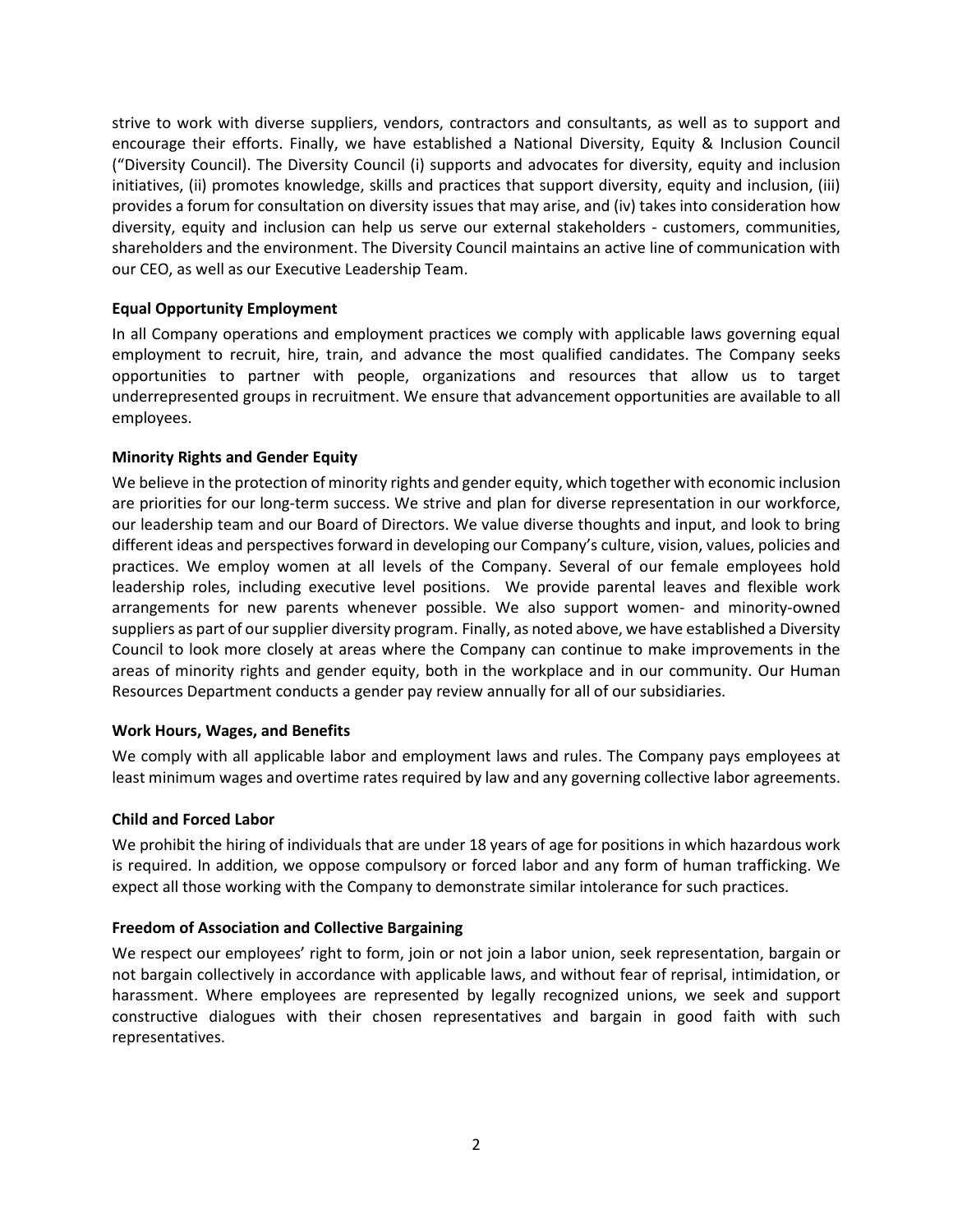### **Safe and Healthy Workplace**

We have an unwavering commitment to ensure that our employees work in a safe and secure environment. In order to achieve this goal, employees must comply with all applicable laws and relevant industry standards of practice concerning the protection of health, safety, and security of our employees in the workplace and other persons affected by our business activities. Our Code of Conduct requires that employees take immediate action, regardless of their role, if they see or perceive a situation that could put others at risk. We have a "do no harm and leave it better than you found it" vision.

## **Land and Water**

We recognize the significant human rights implications of land and water use in our operations, which we address through our policies and actions, including our [Human Right to Water Policy.](https://www.sjwgroup.com/investor_relations/corporate_charters_policies)

## **Engagement**

We understand the impact we have on the communities in which we operate. We seek to engage with stakeholders in those communities to ensure that we listen to, learn from, and consider their views as we conduct our business. Our comprehensive Corporate Social Responsibility program includes supporting nonprofit organizations, encouraging employee volunteerism, creating opportunities for local businesses through supplier diversity, and enhancing environmental protection in the communities we serve. We pay particular attention to individuals or groups who may be at greater risk of negative human rights impacts due to their vulnerability or marginalization. Supporting local organizations with financial contributions and employee volunteer time are the foundation of the Company's ongoing commitment to improving quality of life in the communities we serve. We make charitable contributions across the communities in which we operate – donations are made to local non-profits, community organizations, and other philanthropic entities.

#### **Education**

Each employee has a duty to be familiar with and comply with this Human Rights Policy and other Company policies, programs, standards and procedures regarding human rights. As part of this duty, each employee has an obligation to complete all required training with respect to human rights, including but not limited to the Company's Code of Conduct.

#### **Customer Equality**

Our customers are one of the key Building Blocks of our Company and our goal is to deliver exceptional and reliable service. Customer service representatives are available to respond to customer questions or concerns Monday through Friday, and emergency services are available after hours and on weekends. We work with customers who are having difficulty paying their bills, and offer customer assistance programs to assist with payment arrangements and courtesy leak adjustments. We also offer assistance programs in California, Connecticut and Maine for customers who meet certain income requirements, the details of which are specific to each local community. We do not discriminate against any customer, and provide service to any customer within our service area.